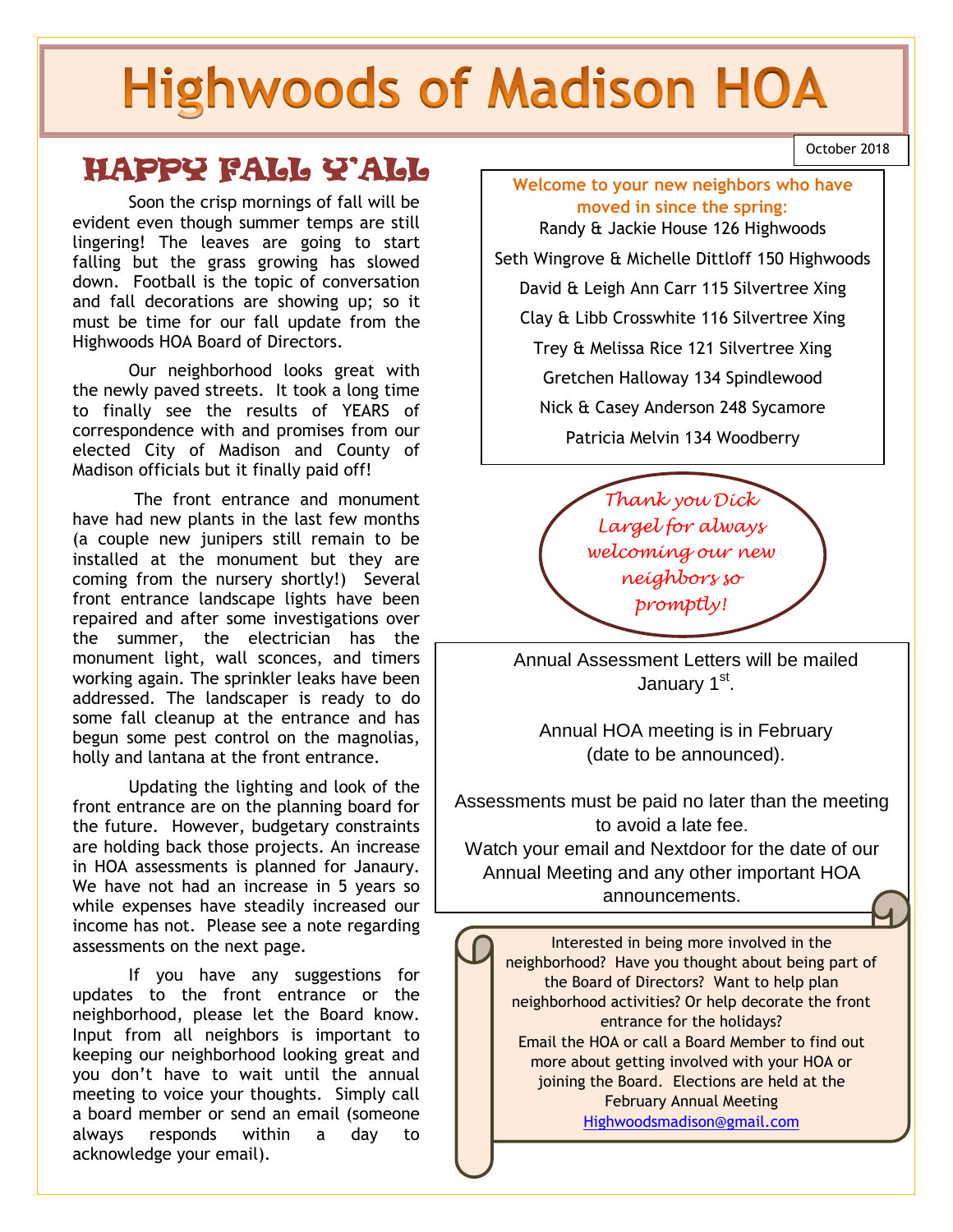#### **HOA Board of Directors**

Feb 2018-Feb 2019

#### **President**

Trey Tracy 601-397-1446

#### **Vice-President**

Winky Newman 601-594-6682

#### **Secretary**

Patricia Bynum 601-842-2421

#### **Treasurer**

Marty Prater 601-955-1606

#### **Member-at-large**

Josh Dennis 601-497-0332

#### **Member-at-large**

Lisa Thompson 601-209-2355

## **Highwoods Mailing Address PO Box 2364 Madison, MS 39130**

**Highwoods Email address [highwoodsmadison@gmail.com](mailto:highwoodsmadison@gmail.com)**

# Financial Updates

## 2019 Assessments \$198.00

Annual assessments have been \$180 for the last 5 years. HOA income has not increased but our annual expenses have steadily been increasing. The Board has determined that an increase to the annual assessment is needed to keep up with the increase in expenses and to budget for any future projects. The covenants allow for up to a *10% increase per year* without a vote, Article IV, Section 3(a); Increases over 10% per year require a full vote of the homeowners. Our new annual assessment will be \$198.00 beginning in January 2019.

Our annual income is \$19,080 (106 homeowners x\$180). This income pays for our landscaping, insurance, electric and water bills, postage and PO Box rental, welcome baskets, and misc. repairs (usually electrical and sprinklers).

Two years ago, we installed security cameras at the front entrance (which have assisted the Madison Police Department and our neighbors with several cases, so well worth the investment) and replaced the fencing at the entrance on Highwoods and repaired fencing on Rice Road. The cost for these two major projects was \$21,000. Last year we updated our covenants and had some electrical repairs resulting in payments of about \$6,000. The current year has been much kinder to the checking account but we are anticipating more repairs to the front entrance lighting as it is no longer aging gracefully.

Updating the front entrance appearance and replacing the lighting (39 regular landscape lights, 2 large landscape lights, 2 sconces and 1 monument sconce) will easily run \$12,000 to \$15,000 for both depending on the scope of the project. The increase to \$198 will result in \$1,908 more in the budget for 2019. If other expenses remain consistent, we could anticipate replacing the front entrance lights in 2019 and possibly start work on the front entrance updates the following year.

All HOA projects and expenditures are discussed at the annual meeting in February. If you have any input as to how the HOA could improve the front entrance, please feel free to contact the Board via the email address.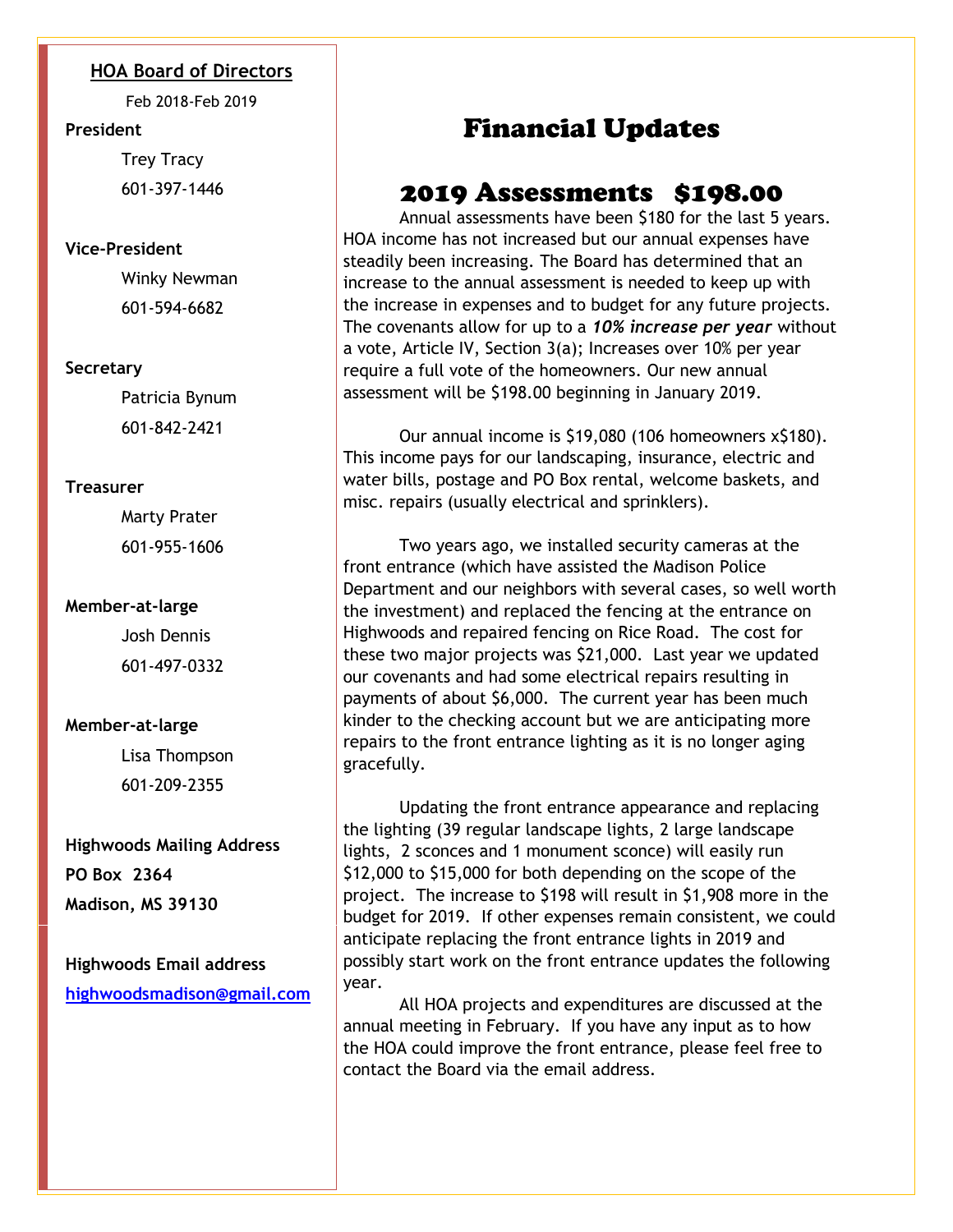## HOA Covenants Highlights

- **Exterior changes to your home and landscaping probably require HOA approval**. If you are changing paint colors, removing trees, adding a fence, replacing a roof or any project that can be seen from the street, please contact the HOA prior to starting your project. Usually a quick email exchange can keep your project on track. Some projects (like a new roof) require a letter from the HOA in order to obtain a permit from the City of Madison. All reputable roofers in the area are aware of this requirement. If your roofer doesn't mention the permit, consider a different roofer.
- **Dead trees in your yard should be removed**. For safety sake, please check your trees and any dead ones should be removed by a professional. A dead tree can be hazardous to your home and your neighbor's home. You could be liable if your dead tree falls on your neighbor's house so before the winter winds roll in contact a professional and have that dead tree removed. There are a number of recommendations on Nextdoor for tree removal companies.
- **Parking of recreational vehicles in your front yard and driveway is prohibited**. The occasional overnight when coming home from a long day of fun is ok but more than that violates covenants.
- **Yard maintenance is required.** This includes edging sidewalks/driveways, removing weeds, maintaining flower beds and bushes, raking leaves. There are always businesses and neighborhood teens looking for yard jobs on Nextdoor if you don't have time to maintain your yard on your own this fall.
- **Exterior home maintenance is required.** Gutters should be kept clean and in good repair if they are present. Chipped paint should be addressed. (a change in paint color requires HOA approval). Damaged shutters, garage doors, etc. should be repaired.

### **Covenants and by-laws are emailed to all new homeowners but all homeowners should review them periodically. Contact the Board for a copy: [highwoodsmadison@gmail.com](mailto:highwoodsmadison@gmail.com)**

Covenant violations are dealt with initially with an email or letter. If no response is received to the initial contact, a second letter is sent via mail. Should there still be no response, *the third letter will come from the HOA attorney and it will incur legal expenses for the homeowner*.

Legal fees start at \$157.00. The HOA will pay the lawyer but the homeowner, per the covenants, will reimburse the HOA for legal fees to enforce the covenants.

The Board is more than happy to avoid legal fees so please respond to any letters/emails promptly. Any extenuating circumstances (illness, injury, etc) will be taken into account if the HOA is notified. However, simple failure to respond to the HOA letters in a timely manner does not eliminate a homeowner's obligation to adhere to the HOA covenants. Simply send an email to the HOA email or call a board member if you are contacted regarding a covenant violation.